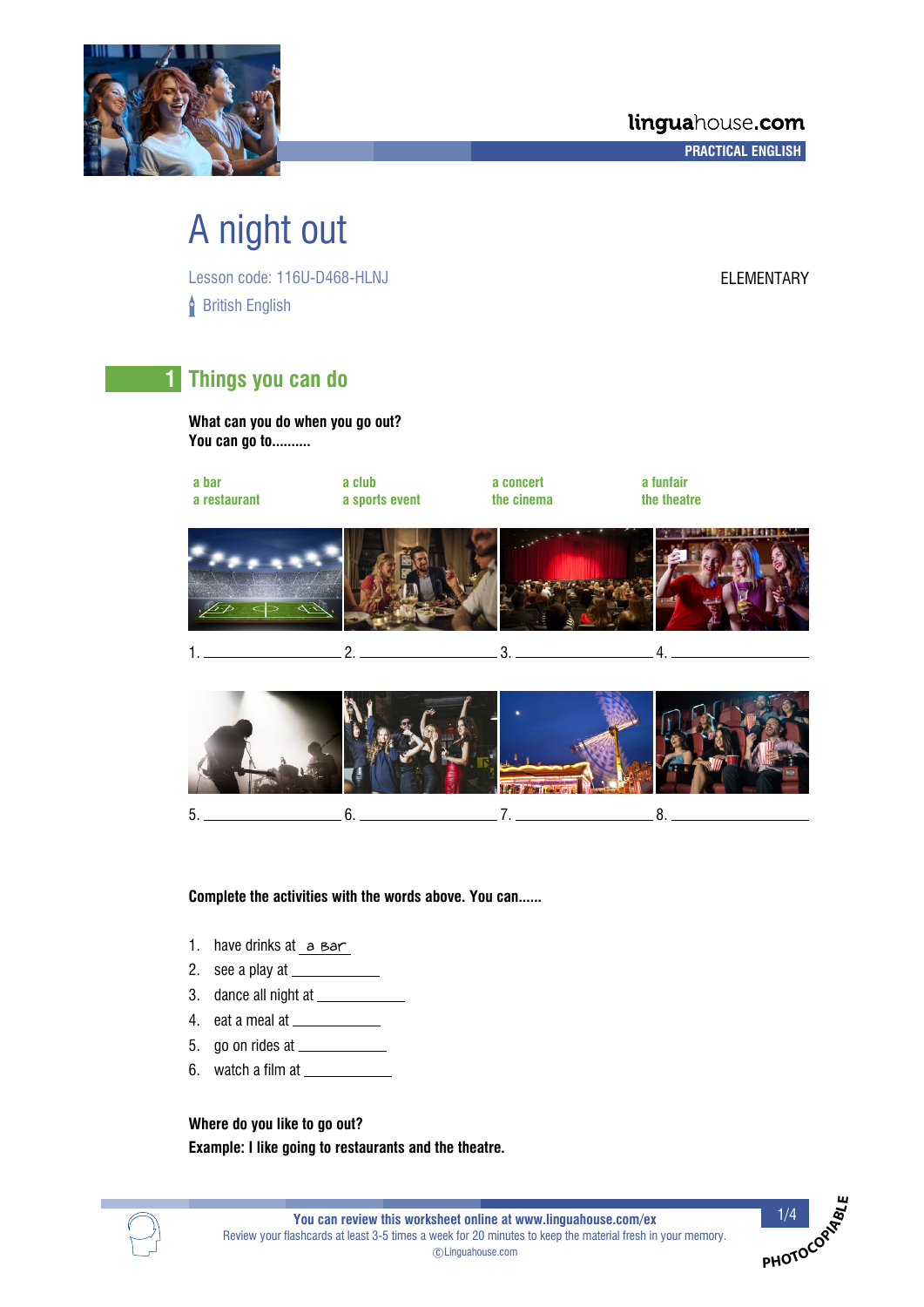# **2 Talking about a night out**

**Read the conversation below. Then put the events below in the correct order.**



They got pizza. They met a friend of Emilia's. They went home. They went to a club. Tom and Paul watched football. Tom and Paul went to a concert.



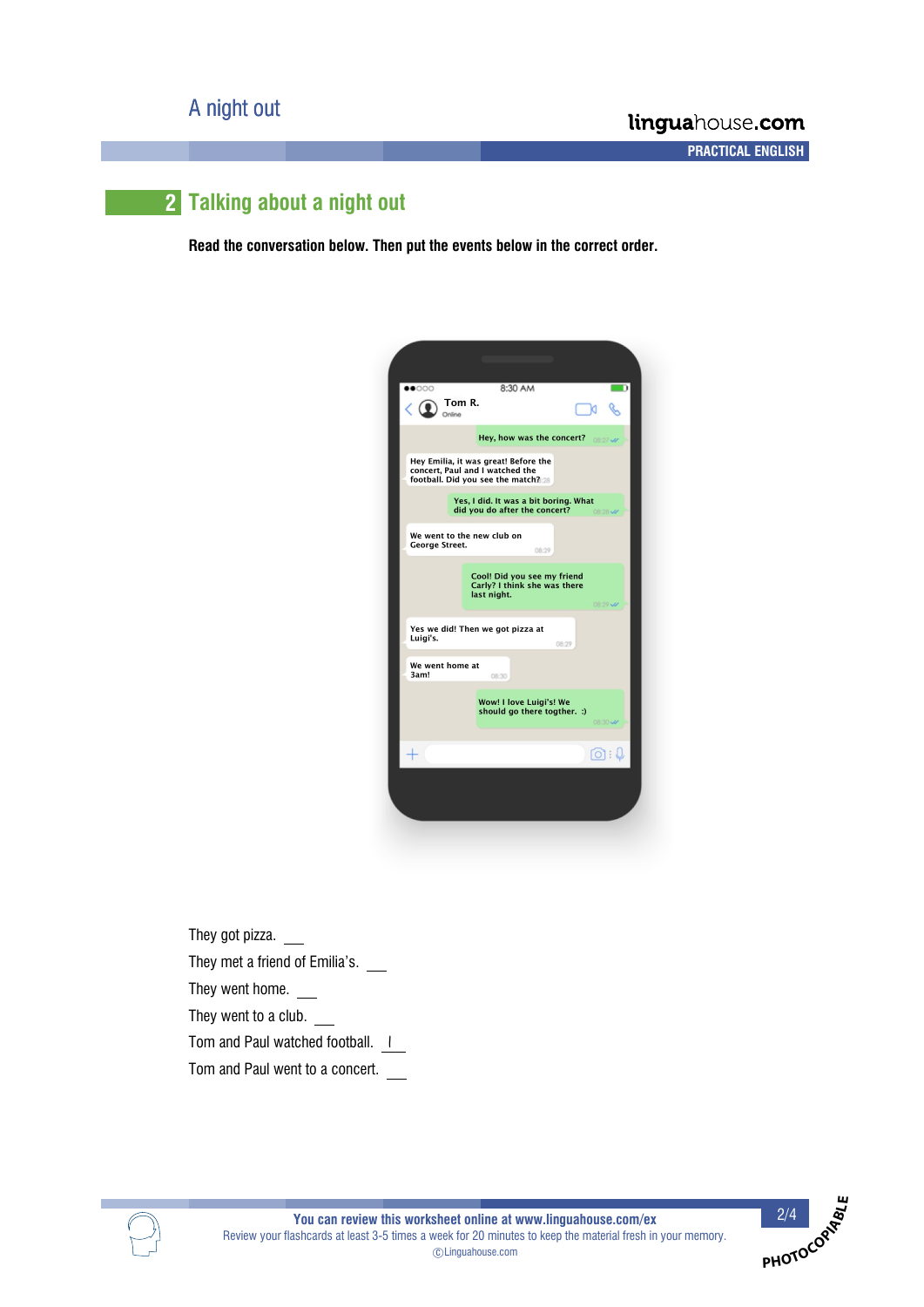**A A A A PRACTICAL ENGLISH**

### **3 What to wear**

### **Put the items into the correct columns in the table.**

| boots   | a shirt  | a suit     | high heels | a skirt |          | earrings |
|---------|----------|------------|------------|---------|----------|----------|
| a dress | trainers | a bracelet | a necklace |         | trousers | a watch  |

| <b>Clothes</b> | <b>Shoes</b> | <b>Accessories</b>       |
|----------------|--------------|--------------------------|
| a dress        |              |                          |
|                |              |                          |
|                |              |                          |
|                | -            |                          |
|                |              | $\overline{\phantom{a}}$ |

### **4 After a night out**

**Match the questions to the answers. Then ask and answer the questions with a partner.**

- 1. Who did you go with? a. 4am.
- 2. What did you wear? b. By taxi.
- 
- 4. What did you eat? d. My friend Paul.
- 5. Who did you meet? e. Pizza.
- 6. What time did you get home? f. Some friends from work.
- 7. How did you get home? g. To a concert.
- 8. Did you have a good time? h. Yes, I did.
- 
- 
- 3. Where did you go? c. Jeans and a t-shirt.
	-
	-
	-
	-
	-

### **5 At a club**

**Listen to the dialogue and put T (True) or F (False) next to the statements below.**

- 1. Carly likes the music in the club.
- 2. Emilia is wearing comfortable shoes.
- 3. The girls sit down on chairs.
- 4. Carly wants to drink wine.
- 5. Carly is going to America.
- 6. Emilia doesn't want to visit New York.

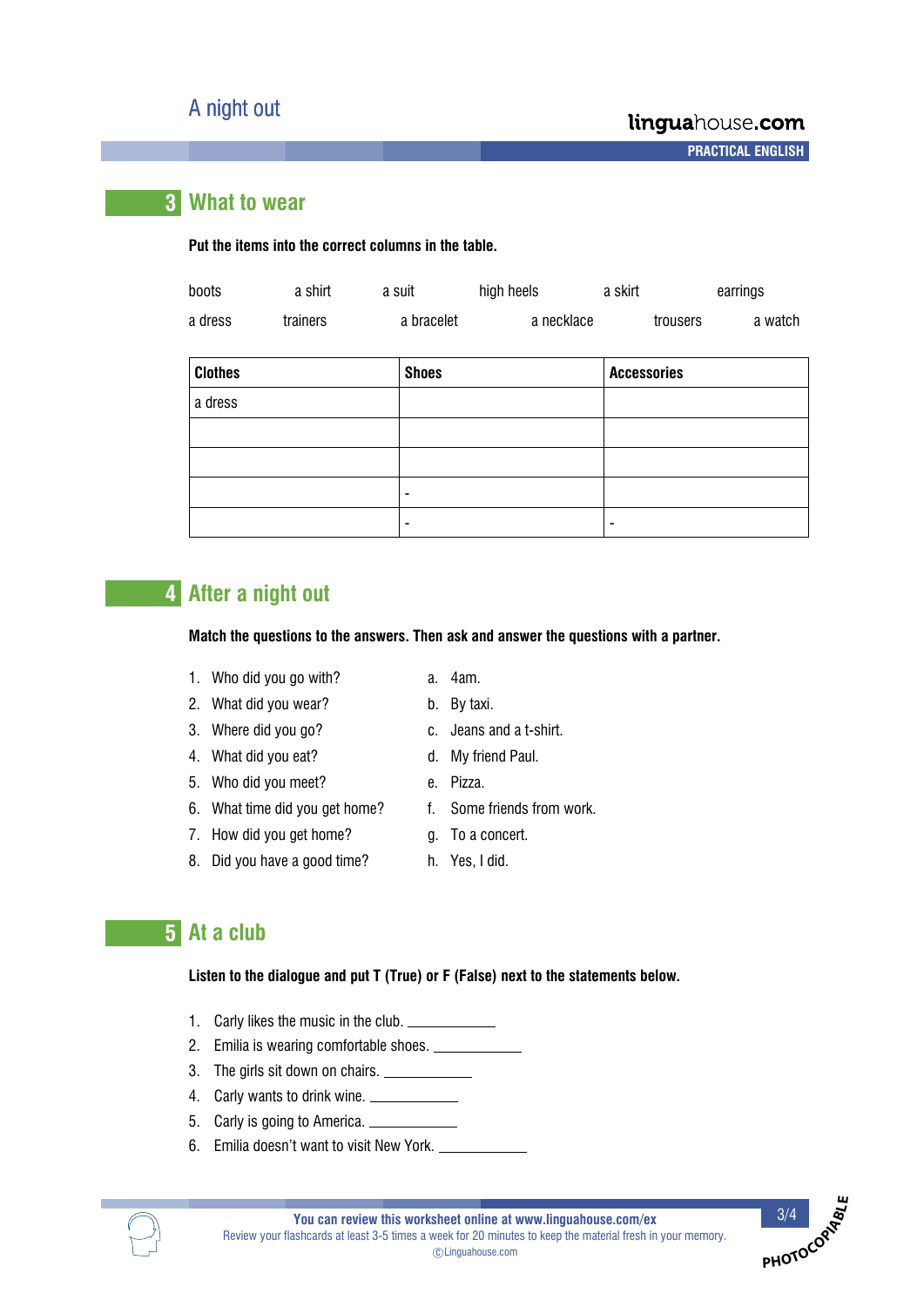# A night out

# linguahouse.com

**A A A A PRACTICAL ENGLISH**

### **Now complete the dialogue with the words below. Listen to check your answers.**

| <b>Audio</b>                                                                   | amazing | <b>best</b>                                                                 |  | early                                                                       | heels |  |
|--------------------------------------------------------------------------------|---------|-----------------------------------------------------------------------------|--|-----------------------------------------------------------------------------|-------|--|
|                                                                                | jealous | love                                                                        |  | orange juice                                                                | while |  |
|                                                                                | Emilia: | This club is $\frac{1}{2}$                                                  |  |                                                                             |       |  |
|                                                                                |         | <b>Carly:</b> I know, the music is awesome!                                 |  |                                                                             |       |  |
| <b>Video</b>                                                                   | Emilia: | I need to sit down for a $\frac{2}{1}$ $\frac{2}{1}$ . My feet are hurting. |  |                                                                             |       |  |
|                                                                                | Carly:  | Okay, there are some sofas here.                                            |  |                                                                             |       |  |
| Ah, that's better. I think these $\frac{3}{2}$ are too high for me!<br>Emilia: |         |                                                                             |  |                                                                             |       |  |
|                                                                                | Carly:  | But they look really good.                                                  |  |                                                                             |       |  |
|                                                                                | Emilia: | Thanks! Do you want to get a drink?                                         |  |                                                                             |       |  |
|                                                                                | Carly:  | Yeah, sure, I'll have $\frac{4}{1}$ .                                       |  |                                                                             |       |  |
|                                                                                | Emilia: | Are you sure? I'm going to get a glass of wine.                             |  |                                                                             |       |  |
|                                                                                | Carly:  |                                                                             |  | Yes, I have to get up $\frac{5}{2}$ tomorrow. I'm going to the airport.     |       |  |
|                                                                                | Emilia: | Oh, where are you going?                                                    |  |                                                                             |       |  |
|                                                                                | Carly:  |                                                                             |  | Didn't I tell you? I'm going to see my _______________6 friend in New York. |       |  |
|                                                                                | Emilia: | Oh, I'm so $\frac{1}{2}$ . I've never been to New York.                     |  |                                                                             |       |  |
|                                                                                | Carly:  | You can come with me next time!                                             |  |                                                                             |       |  |
|                                                                                | Emilia: |                                                                             |  |                                                                             |       |  |
|                                                                                |         |                                                                             |  |                                                                             |       |  |



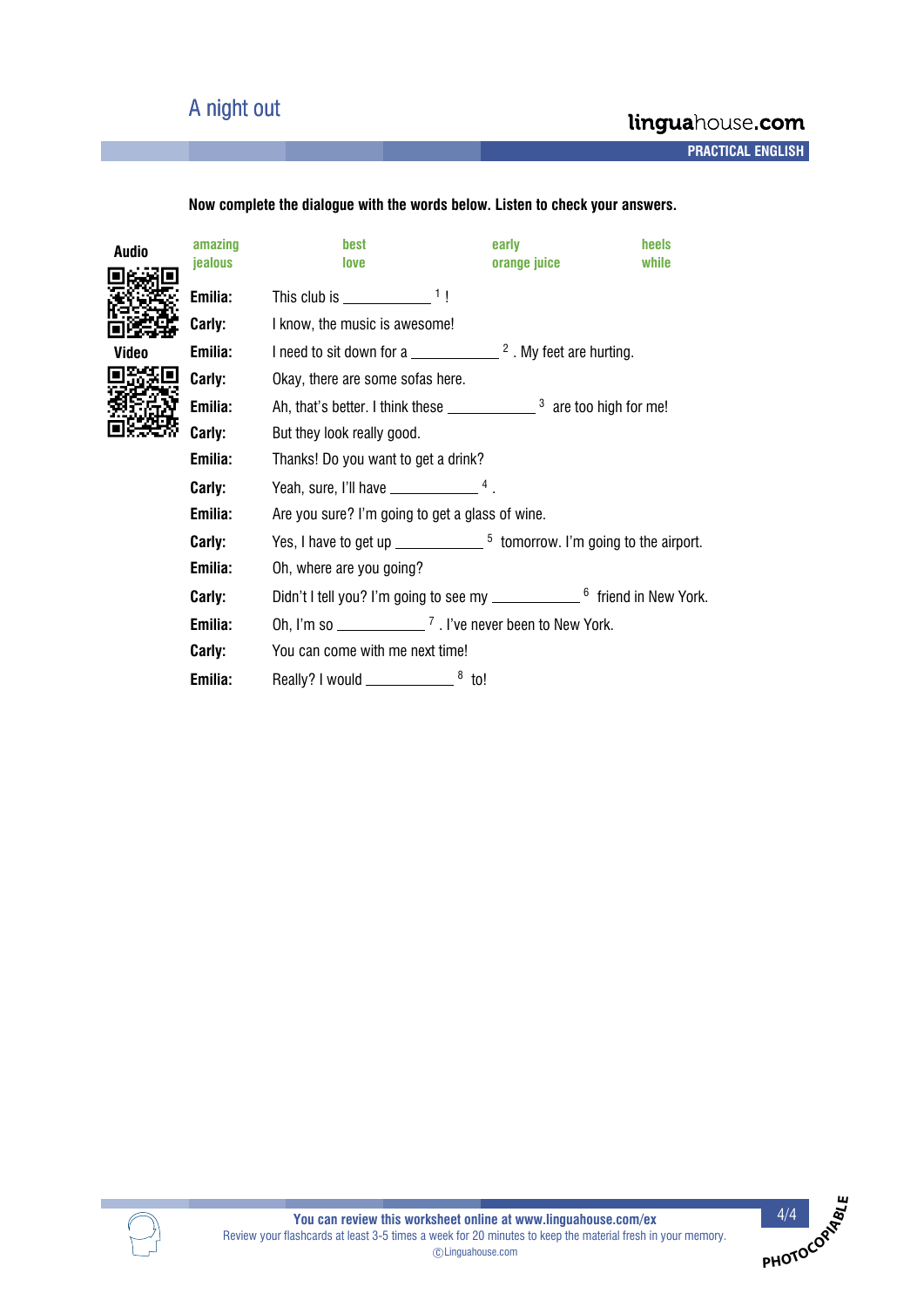# A night out - *Transcripts*

## linguahouse.com

**A A A A PRACTICAL ENGLISH**

### **5**- **At a club**

| Emilia: | This club is amazing!                                           |
|---------|-----------------------------------------------------------------|
| Carly:  | I know, the music is awesome!                                   |
| Emilia: | I need to sit down for a while. My feet are hurting.            |
| Carly:  | Okay, there are some sofas here.                                |
| Emilia: | Ah, that's better. I think these heels are too high for me!     |
| Carly:  | But they look really good.                                      |
| Emilia: | Thanks! Do you want to get a drink?                             |
| Carly:  | Yeah, sure, I'll have orange juice.                             |
| Emilia: | Are you sure? I'm going to get a glass of wine.                 |
| Carly:  | Yes, I have to get up early tomorrow. I'm going to the airport. |
| Emilia: | Oh, where are you going?                                        |
| Carly:  | Didn't I tell you? I'm going to see my best friend in New York. |
| Emilia: | Oh, I'm so jealous. I've never been to New York.                |
| Carly:  | You can come with me next time!                                 |
| Emilia: | Really? I would love to!                                        |